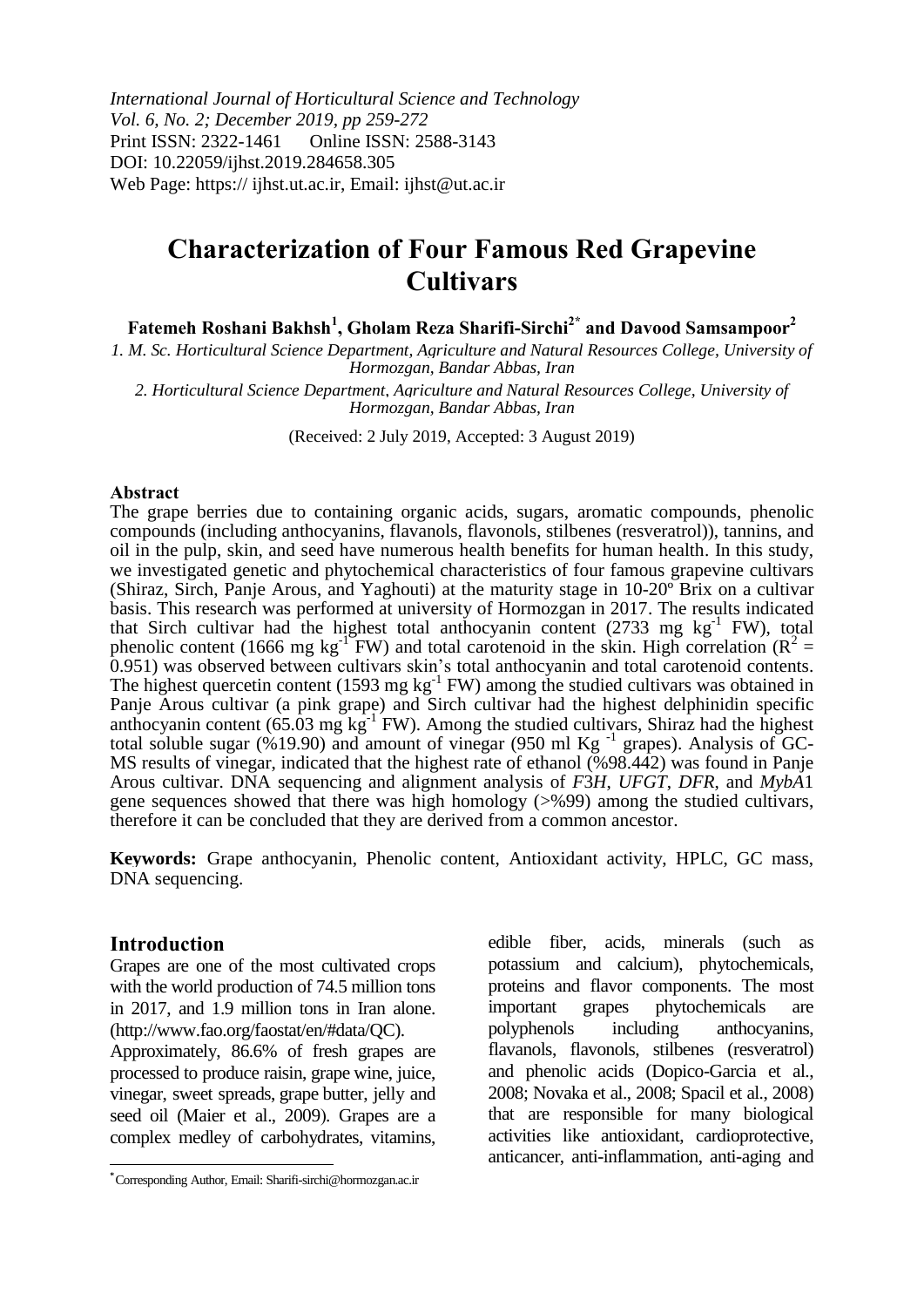antimicrobial properties, which promote human health (Shrikhande, 2000; Wada et al., 2007). Phenolic components of grape fruit are partly responsible of their antioxidant properties. Grapes are good source of phenolic antioxidant containing 115-361 mg kg-1 total phenolics (Pastrana-Bonilla et al., 2003). Anthocyanins are interested compounds for biologists because of their contribution in formation of almost all of the orange, pink, red, blue and purple colors of colored grapes and possess many important biological roles (Koes et al., 2005). Anthocyanins are synthesized via the flavonoid pathway and together with their glucosided components; catechin and gallic acid are mainly existed in grape seed and skin (Chacona et al., 2009).

It is mainly accepted that an increase in grape color is concomitant with an increase in aroma intensity, improvement in phenol structure and increase in vinegar quality. Red, pink, and dark color of grape berries are because of the presence of anthocyanin in grape skins. The basic upstream genes that leading to the biosynthesis of colored anthocyanidins in grapes are *CHS*, *chalcone synthase*; *CHI*, *chalcone isomerase*; *F*3*H*, *flavanone* 3β*-hydroxylase*; *F*3'*H*, *flavonoid* 3'-*hydroxylase*; *F*3'5'*H*, *flavonoid* 3',5' *hydroxylase*; *DFR*, *dihydroflavonol* 4 *reductase*; *ANS*, *anthocyanidin synthase*, *UFGT*, *UDP-glucose:flavonoid-Oglycosyltransferase*, *MybA* and *Myeloblastosis A* (Jaakola, 2013). *DFR* is a key enzyme involved in anthocyanin biosynthesis and proanthocyanidin synthesis, which catalyzes the reduction of dihydroflavonols to leucoanthocyanidins. *F*3*H* encoded for Naringenin, 2-oxoglutarate 3-dioxygenase and catalyzes the 3-betahydroxylation of 2S-flavanones to 2R, 3Rdihydroflavonols that are intermediates in the biosynthesis of flavonols, anthocyanidins, catechins and proanthocyanidins. Glycosylation is an important modification for increasing the hydrophilicity and stability of anthocyanins, because anthocyanidins are inherently unstable under the physiological

conditions. In grape, anthocyanidins can only be O-glycosylated at the C3 position with the addition of glucoses by the activity of *UFGT* (Ford et al., 1998). *MybA*, proto-oncogene, is from transcription family with an essential role in regulation of genes involving in anthocyanin pathway (Jeong et al., 2006; Xie et al., 2006; Xie et al., 2015).

Molecular technology is considered as a reliable alternative tool for the identification and clustering of plant species. Due to the important roles of anthocyanin in the biological activities and industry, cloning and sequencing of interfered genes in anthocyanin biosynthesis pathway are necessary and important.

The increasing human population, periodic food shortages, current and expected effects of climate change have all led to raised awareness regarding global and national food security. The growing demand for the development of new cultivars that can be adapted to marginal environments, stimulate the search for genetic materials. The natural genetic resources can help to form a basis of food and livelihood security.

Four famous red grapevine cultivars of Iran are 'Yaghouti', 'Sirch', 'Panje Arous', and 'Shiraz'. They have high nutrition value and price than any other cultivars in south and south-eastern of Iran. The objective of this research was to analyze the biochemical, genetic and pigment diversities among four famous grapevines from four important distribution centers. Furthermore, cloning, sequencing and recording of anthocyanin biosynthesis genes from studied grapevines can help to have proper breeding programs for improvement of nutrition value of red superior grapes cultivars.

# **Materials and methods**

# *Plant Material*

Berries from four famous red grapevines (*Vitis vinifera*) including: 'Shiraz', 'Yaghouti', 'Sirch' and 'Panje Arous' were harvested in maturity stage, based on 10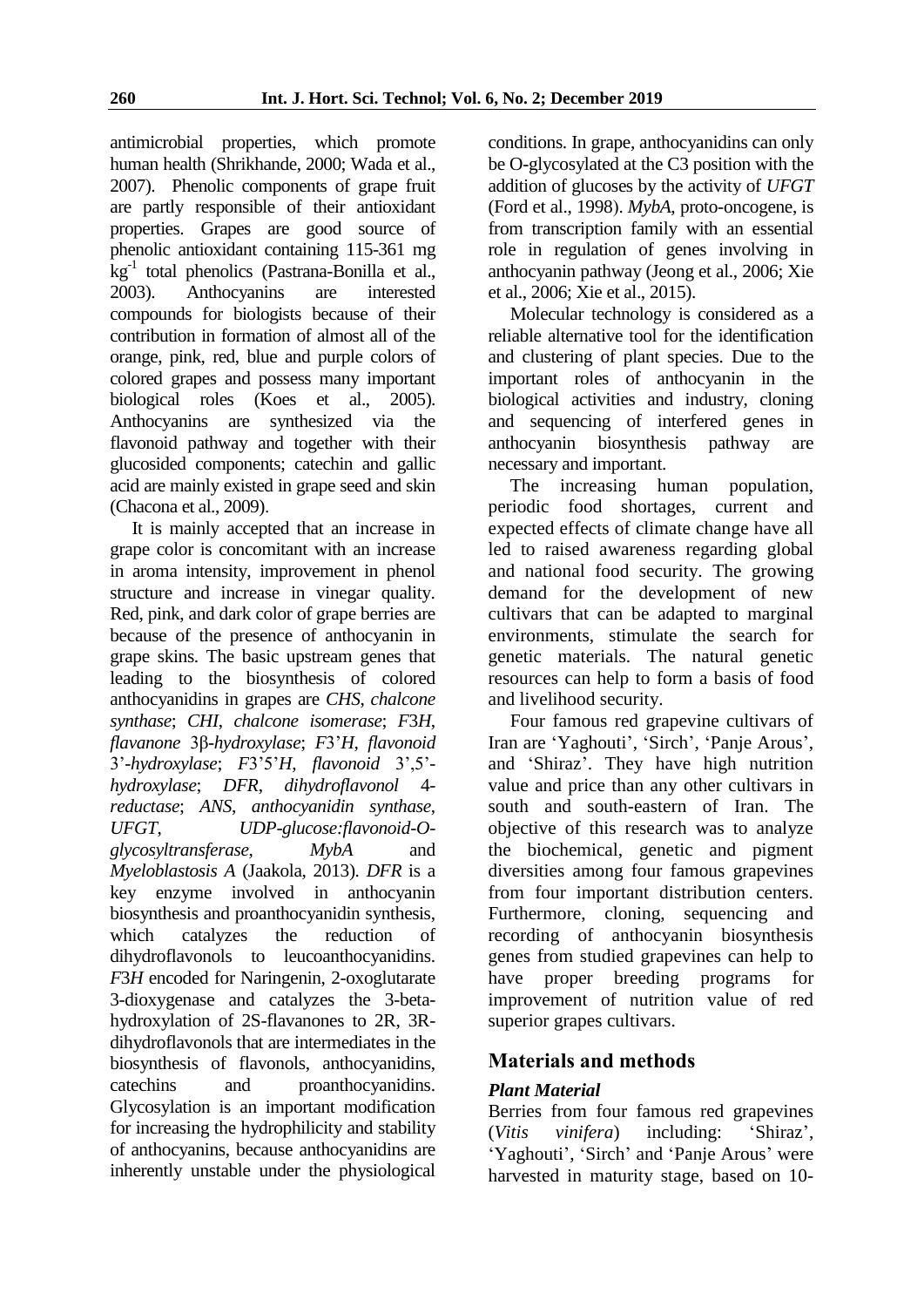20º Brix depended on the cultivar (Table 1). All regional information includes: latitude, longitude, altitude and harvesting date are presented in Table 1. For biological investigation, 10 bunches per each cultivar were randomly selected and for DNA extraction, 5 young leaves were

collected from Sepidan garden ('Panje Arouse' and 'Shiraz Red'), Fars; Sirch garden ('Sirch Red'), Kerman; Roudan garden ('Yaghouti'), Hormozgan; Iran, in 2017. All samples were frozen immediately in liquid nitrogen and stored at  $-80^\circ$ C.

**Table 1. Geographic distribution, harvesting date and continental information of four famous Iranian red grapevines.**

| <b>Cultivars</b> | <b>Province</b> | Local   | Latitude | Longitude          | <b>Altitude</b> | <b>Harvesting date</b> |
|------------------|-----------------|---------|----------|--------------------|-----------------|------------------------|
| Panje Arouse     | Fars            | Sepidan | E51.98   | N <sub>30.15</sub> | 2240            | Sept. 2016-2017        |
| Shiraz Red       | Fars            | Sepidan | E51.98   | N <sub>30.15</sub> | 2240            | Sept. 2016-2017        |
| Sirch Red        | Kerman          | Sirch   | E57.34   | N30.12             | 1700            | Sept. 2016-2017        |
| Yaghouti         | Hormozgan       | Roudan  | E57.12   | N27.25             | 200             | May 2016-2017          |



**Fig. 1. Four famous red grapevines namely 'Shiraz', 'Yaghouti', 'Sirch', and 'Panje Arous' used in the present research.**

# *Chemicals and reagents*

Sodium bicarbonate  $(Na_2CO_3)$  was purchased from Panreac (Madrid, Spain). 2,2-diphenyl-1- picryl hydrazyl (DPPH), disodium ethylene diamine tetra acetatic acid (EDTA), Tris base, HCl, chloroform, isoamyl alcohol and isopropanol were from Sigma (Aldrich Chemie GmbH, Steinheim, Germany). Gallic acid, folin-ciocalteu phenol reagent, glucose, anthron sugar reagent, poly vinyl pyrrolidone (PVP), sulfuric acid, aceton, ethanol and methanol were purchased from Merck Co. (Darmstadt, Germany). Quercetin and delphinidin, UHPLC grade, formic acid, formaldehyde, and acetonitrile were from Roth Company, Germany. All other chemicals and reagents used in the present study had analytical grade.

### *Determination of total phenolic content*

The content of total polyphenols was measured based on a colorimetric method using the folin-ciocalteau assay based on the Biglari et al. (2008). Twenty milligram of pulverized berries skin was dissolved in 1 mL of methanol. The solvent was incubated for 19 h in dark room at the 25 C. The solvent was centrifuged at  $14000 \times$ g for 15 min at 4 °C. The supernatant was frozen at -20 $\degree$ C and used for measuring of total phenolic content, quercetin and antioxidant activity. For measurement of total phenolic content, 100 μL of supernatant was taken and mixed with 750 μL folin-ciocalteu reagent. The mixture was mixed shortly and kept in room at the 25 °C for 5 min and then, 750  $\mu$ L of %6 sodium bicarbonate was added to the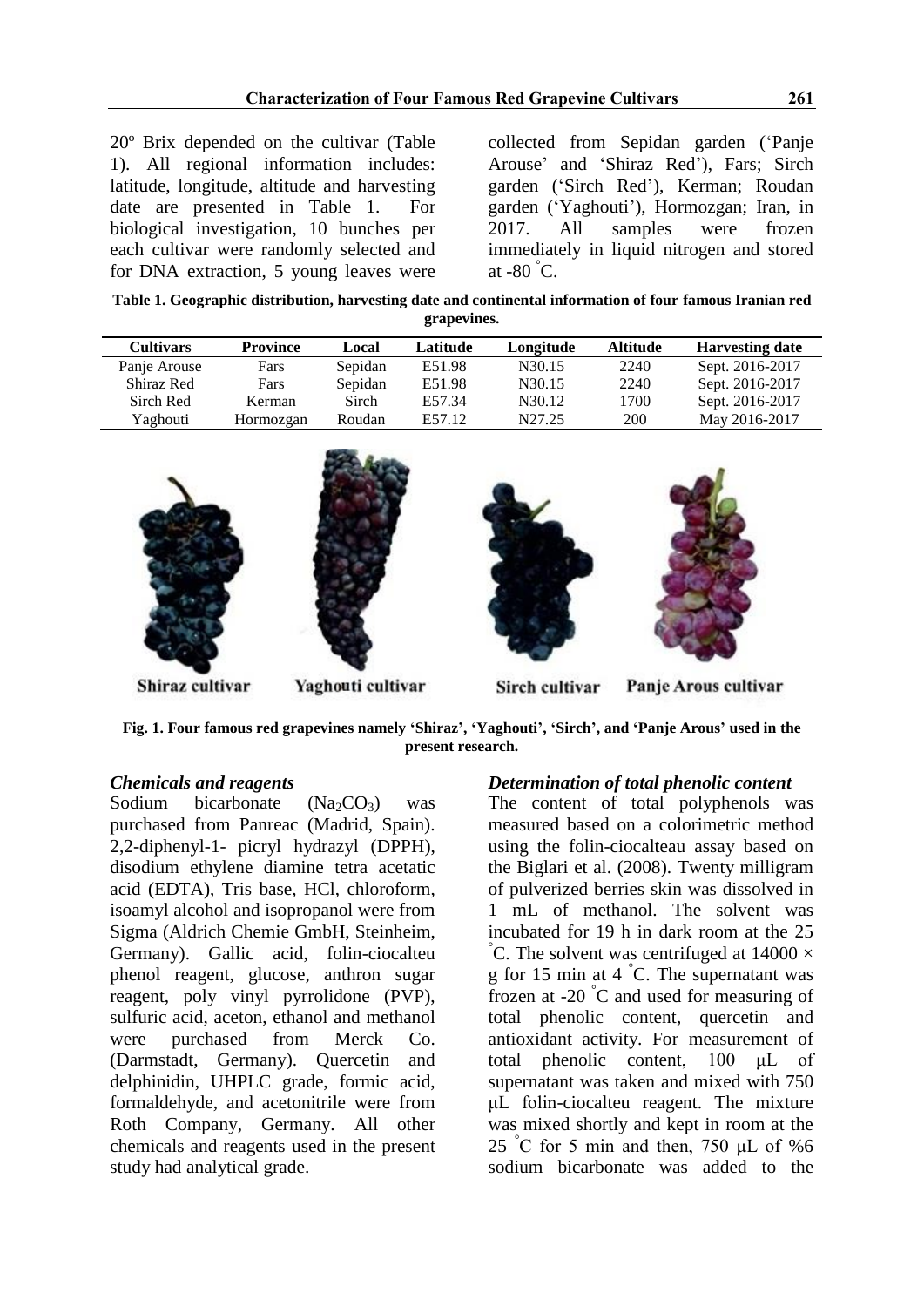solvent and kept in dark room for 90 min. As blank, 750 μL phenol reagent and 750 μL of %6 sodium bicarbonate were mixed. Absorbance values were measured after 30 min of reaction at 725 nm using a UV-VIS spectrophotometer read set (CECIL, CE2501, 2000 series model). Gallic acid was used as a standard compound and the total phenolic content were expressed as mg  $g^{-1}$  gallic acid equivalent using the standard.

Standard curve equation:  $Y = 0.0089X$ -0.0051  $R^2 = 0.999$ 

where Y is absorbance at 725 nm and X is total phenolic content in the extracts. All determinations were carried out in triplicate. The results were expressed as mg gallic acid equivalent per kg of fresh weight.

# *Determination of quercetin content by UHPLC method*

Acidified methanol (% 0.1 HCl in methanol) extract was prepared based on a method described by He et al. (2010). Dry extract (100 mg) was refluxed in 20 ml HPLC grade acidified methanol (%12.5) and incubated for 1 h in 75 °C water bath. After cooling, filtration and dilution to known volumes with methanol, the solution was passed through 0.45 μm syringe filter and 30 μl of the sample injected into a Brisa C18 column. The elution mode of mobile phase composed of degassed mixture of a mobil phase A: water + %0.1 formic acid and B: acetonitrile  $+$  %0.1 formic acid. Quercetin (100 ppm) was used as the standard. A rapid, specific, reversed phase, HPLC-UV method with a flow rate of 0.4 mL min<sup>-1</sup>, a column temperature of 25 °C, and ultraviolet (UV) detection at 370 nm was developed. Chromatography was performed using a reverse-phase HPLC (knauer, Germany) with a column (Brisa LC2 C18 5 μm 25 x 0.46 cm) (Teknokroma, Barcelona, Spain). The results were expressed as mg quercetin

equivalent per kg of fresh weight. All were carried out in triplicate.

# *Free radical-scavenging ability (DPPH)*

The antioxidant activity or antiradical power (ARP) of the skin extract was determined by quantification of radicalscavenging ability using the stable 1, 1 diphenyl-2-picrylhydrazyl radical (DPPH) based on a modified method described by Ebrahimzadeh et al*.* (2008).

In a dark place, different concentrations of each extracts were added, at an equal volume, to methanolic solution of DPPH (100 µM). After 60 min standing at room temperature, the absorbance was recorded at 517 nm. The affinity of test material to quench DPPH radical (% Inh DPPH) was calculated using the following formula:

% Inh DPPH =  $\{(A \text{ control-A sample})/A\}$ control}  $\times$  100

where A control was calculated as a sum of initial absorbance DPPH plus sample (100 µl) in methanol; A sample absorbance DPPH after 60 min. Sample concentration providing %50 inhibition (IC50) was calculated from the graph plotting inhibition percentage against extract concentration. IC50 values denote the concentration of sample that is required to scavenge %50 of DPPH free radicals. Data were expressed by mg GA  $L^{-1}$  of grape extract needed to reduce DPPH radical by %50 and µL extract (needed to reduce)  $2000 \text{ µg}^{-1}$  of DPPH. Methanol was used as blank.

### *Extraction and determination of anthocyanins*

The grape pulp and skin anthocyanins were extracted Based on the method described by Boss et al. (1996). 10 to 20 frozen berries were peeled. The peel tissue was ground in liquid nitrogen using a mortar and pestle. A 0.5 g subsample of the tissue was then added to 1 mL of methanol, and the anthocyanins were extracted for 1 h at - 20 °C. The grape tissue was pelleted by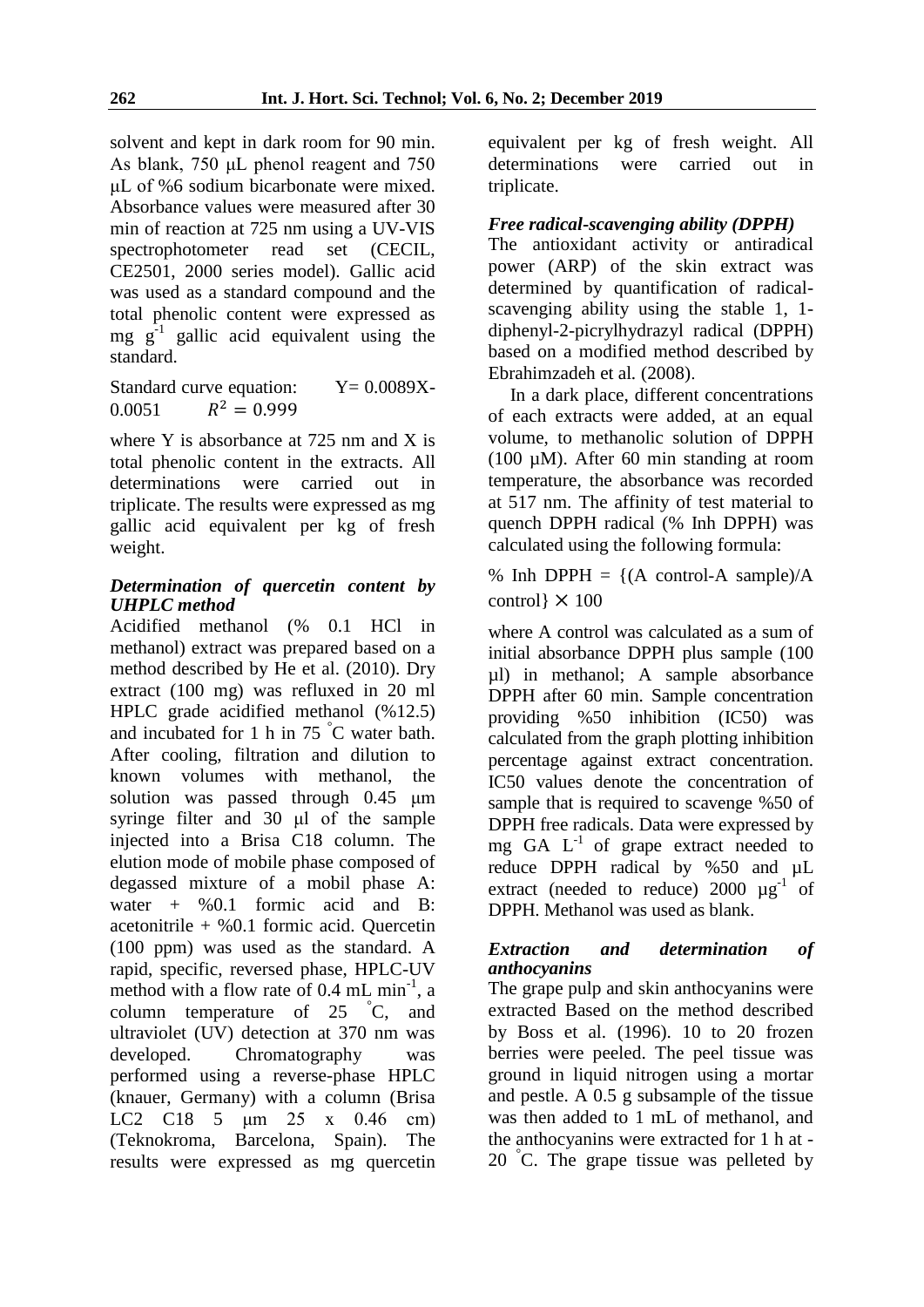centrifugation at  $10,300 \times g$  for 15 min at 4 °C, and the supernatant was used as extract. For determination of total anthocyanin (TA), in a dark place, 10 µL of Anthocyanin extraction was diluted to 2 ml in methanol and  $\%1$  (v/v) HCL. The total anthocyanin contents were recorded at 520 nm and monomeric anthocyanin content was calculated using the molar absorption coefficient by the following formula:

Total anthocyanins content 
$$
\left(\frac{mg}{Kg}FW\right)
$$
 =  
\n
$$
\frac{Ax \, DF \times MW \times volume \, of \, extract \times 1000}{\epsilon \times l \times weight \, of \, plant \, material}
$$

where  $A =$  absorbance at 520 nm; MW (molecular weight) =  $529$  g mol<sup>-1</sup> for malvidin-3-glucoside;  $DF =$  dilution factor (200);  $1 =$  path length in cm;  $\mathcal{E} = 26455$ molar absorbance of malvidin-3-glucosid, in L \* mol<sup>-1</sup> \* cm<sup>-1</sup>; and  $10^3$  = factor for conversion from g to mg.

For the skin's delphinidin content determination, HPLC analysis was performed according to He et al. (2010) method, with some modification in total elution time. The above obtained extract was filtered through 0.4 μm nitrocellulose filter (CA). The filtrate (30 μL) was directly injected for each analytical measurement. The elution mode of mobile phase composed of degassed mixture of a mobil phase A: %2 formic acid and B: acetonitrile  $+$  %2 formic acid. A rapid, specific, reversed phase, HPLC-UV method with a flow rate of 1 mL min<sup>-1</sup>, a column temperature of 30 °C, and ultraviolet (UV) detection at 525 nm was developed. The gradient profile began from %6 to %10 B for 4 min, from %10 to %25 B for 8 min, isocratic %25 B for 1 min, from %25 to %40 for 7 min, from %40 to %60 for l5 min, from %60 to %100 for 5 min, then returned to initial conditions at 40 min Chromatography was performed using a reverse-phase HPLC (knauer, Germany) with a column (Brisa LC2 C18 5 μm 25 x 0.46 cm) (Teknokroma, Barcelona, Spain). The results were

expressed as mg delphinidin per kg of fresh weight. All determinations were carried out in triplicate.

# *Extraction and determination of total skin carotenoid*

To extraction carotenoid, Arnon method (1949) was used. For this purpose, in a dark place, 0.5 g of skin tissue was ground to a fine powder with mortar and pestle, and then 10 mL of %80 acetone was added. After centrifuge for 5 min, the supernatant was used as extract. The absorbance of the supernatant at 470 nm was determined by a spectrophotometer. Absorbance was read at 470 nm on a UV-VIS double beam spectrophotometer (model Spectro UV-Vis 336.001). The total carotenoids were calculated using the following formula (Kirk and Allen, 1965):

$$
total\ carotenoids \left(\frac{mg}{100g}FW\right) =
$$

480 10 100 2500 W *Absorbance at Volume of extract eight of plant material*

where,  $2500 =$  extinction coefficient

Data were expressed by mg carotenoid per 100 g fresh weight. Acetone %80 was used as blank.

# *Extraction and measurement of total soluble sugar*

Total soluble sugar was extracted based on a modified method described by Omokolo et al. (1996). Pulp tissue (40 mg) was fine homogenized with 5 ml %80 ethanol. The tubes were incubated at  $70^{\circ}$ C for 10 min in a water bath. The alcoholic extracts were centrifuged for 15 min at  $1000 \times g$ . Then, the clear solution was transferred to a sterile container and stored at -20 °C.

Total soluble sugar was determined based on a modified method described by McCready et al. (1950). The condensed extract (25 μL) was diluted with 175 µL distilled water to total of 200 µL. The extract samples (200 μL diluted) were mixed with 3 mL Anthron reagent and the tubes were incubated at 93°C for 21 min in a water bath. The absorbance of each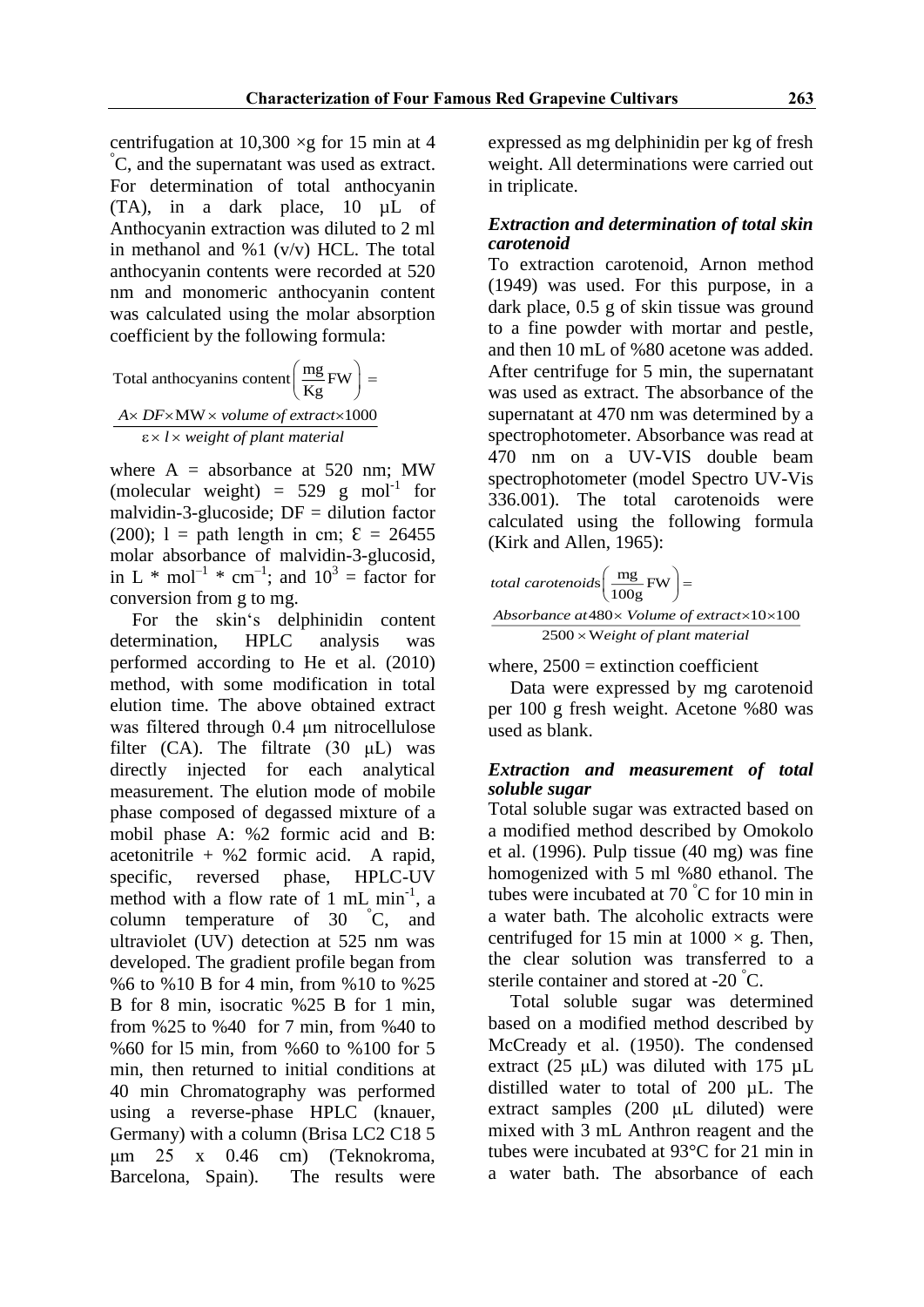sample was measured after cooling by spectrophotometer (model Spectro UV-Vis 336.001) at 620 nm. The calibration curve was determined with glucose standards. The same procedure was applied to all standard glucose solutions and Anthron reagent  $(0, 20, 40, 60, 80, 100 \text{ mg } L^{-1})$  and standard curve was obtained. The glucosefree test tube was used as blank. The results were expressed as g glucose per 100g berries pulp of fresh weight.

Standard curve equation:  $Y = 0.0151X +$ 0.0023  $R^2 = 0.998$ 

where Y is absorbance at 620 nm and X is total soluble sugar content in the extracts.

# *GC-MASS analysis for ethanol content of vinegar*

Vinegar was obtained by a traditional method. The fresh grapes were washed and berries separated from the peduncle, cap stem and rachis. The berries were placed in a clean plastic container. The water (150 ml) was added per 1 kg of berries. Then, the lid of the container was closed. The container was placed at 25 °C. After 4-5 days, the vinegar contains fruit fly in the container, which plays an important role in the fermentation of the materials and the production of vinegar. During incubation, the ingredients are mixed with a clean mixer, (3-4 times). After about 1 month, the mold was formed on the surface of the liquid. This step was lasted between 40-80 days depending on the cultivars. The grapes pomace was separated and the juice transferred in a clean glass container to become completely sour and turn into vinegar. It took 10-20 days for the liquid to become quite sour and turn into vinegar. Each vinegar sample filtered and centrifuged at  $4000 \times g$  for 20 min. supernatant used for the analysis. The GC-MS system was including the Aglient 5975 C mass tracker with a source of ionization electron ionization (EL), and an Aglient 7890 gas chromatography column HP-5MS (with a length of 30 m, an inner diameter of 0.25 mm, a film thickness of 0.25 µl). The temperature was set at 280 °C (the inlet temperature),  $150^{\circ}$ C (the temperature of the ionization source of the mass detector), 230 °C (the temperature of the analyzer (coadrople)), and 280 °C (the temperature of the interface between MS and GC).

# *DNA extraction*

Genomic DNA was extracted from young leaves by using the method described by Piccolo et al. (2012). The frozen leaves were taken out of the freezer and quickly ground to a fine powder with mortar and pestle (frozen rapidly at -80 °C). The powders (100 mg) were immediately transferred to a 1.5 mL microfuge tube containing 700  $\mu$ L of preheated (60-65 °C) CTAB buffer. The tubes were shaken and incubated at 65 °C for 60 min in a water bath, mixing by inversion 3-4 times during incubation. Samples were centrifuged at 10000 rpm for 10 min at 4 °C and the aqueous phase was gently transferred into a new tube. Equal volume of chlorophorm: isoamyl alcohol (24:1) was added and mixed by inversion. Samples were centrifuged at 10000 rpm for 10 min at 4 °C and the aqueous phase was transferred into a new tube. Equal volume of isopropanol (-20 $\degree$ C) was added to separate the DNA; samples were mixed and incubated at -20°C for 30 min. Precipitated DNA was centrifuged at 14000 rpm for 10 min at 4 °C and supernatant was discarded. DNA pellets were washed with 500 µL of %70 ethanol  $(-20 \degree C)$  and centrifuged at 14000 rpm for 5 min at 4  $\degree$ C. The resulting DNA pellets were air-dried at room temperature and dissolved in 200 µL of TE buffer. RNase A was added to each sample  $(1/100 \quad \text{uL} \quad \text{DNA} \quad \text{sample})$  and was incubated at 37 °C for 1 h. Samples were stored at -20 °C. The quality of the DNA was estimated on an agarose gel (%1). The concentration of DNA was estimated with a spectrophotometer "Bio Photometer" (Eppendorf, Germany). DNA was diluted up to 100 ng  $\mu L^{-1}$  for use in the PCR.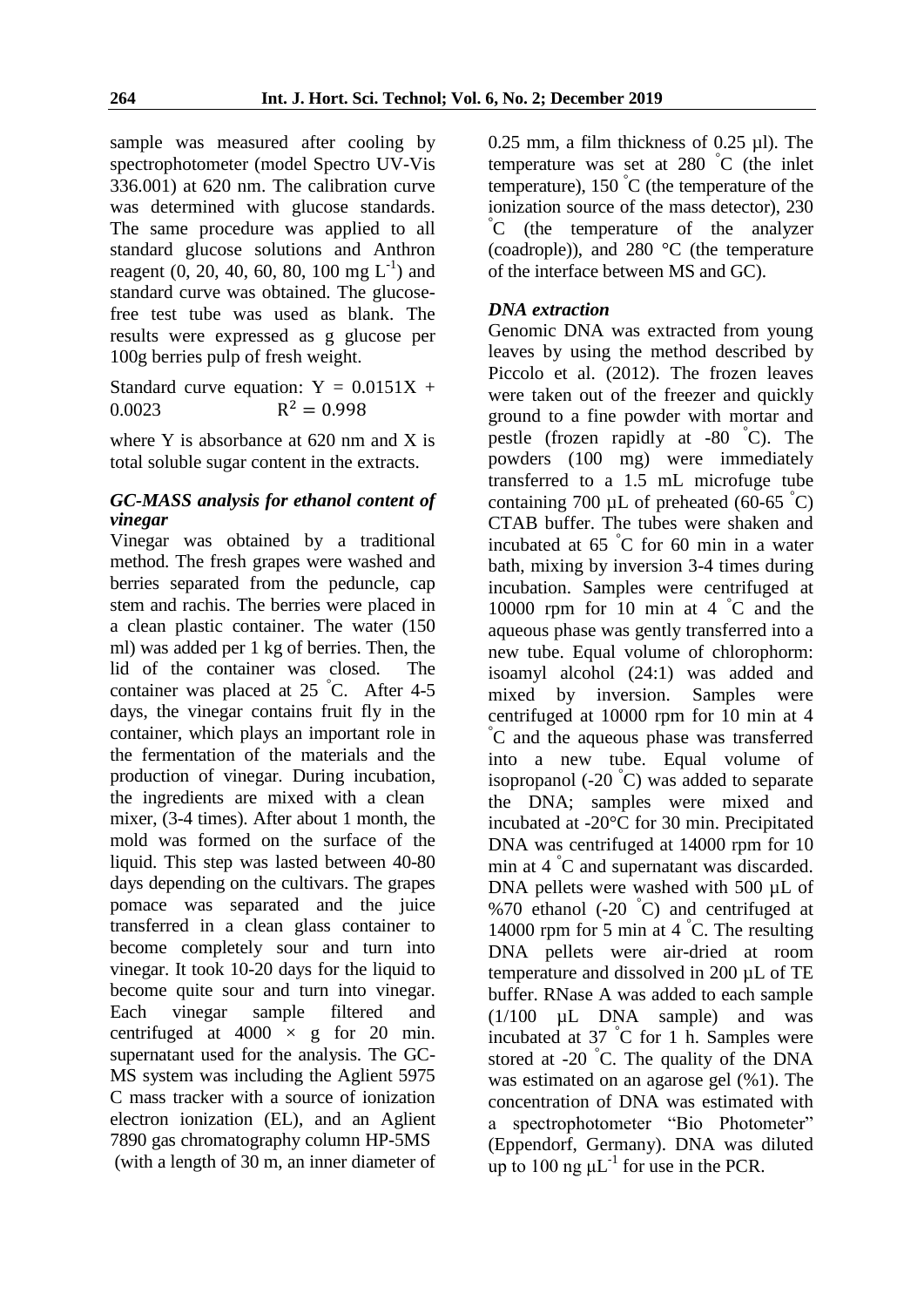### *Isolation of flavonoid 3 hydroxylase*   $dihydroflavonol$ *(DFR), UDP-glucose: flavonoid 3-Oglucosyltransferase (UFGT), and MybA1 genes*

The gene-specific Primers were developed based on the conserved sequence of the *F*3*H*, *DFR*, and *UFGT* genes in *Vitis* species plants using the FPCR and DNAMAN package software (Microsoft visual studio 6.0, visual Basic 6.0 SP6 Company). *MybA*1 gene primers were selected from a prior study by Kobayashi et al. (2004) (Table 2). The primers were synthesized by Germans Metabion Company. PCR reactions were performed in a Thermal Cycler (from BIO-RAD) with a total volume of 40 μL containing  $1 \times PCR$  reaction buffer, 2.5 mM  $MgCl<sub>2</sub>$ , 200 μM dNTPs, , 2.5 μM of each primer, 40 ng template DNA and 1.5 U of *Taq* DNA polymerase. PCR condition was set at 94 °C for 1 min, following with 35 cycles of 94 °C for 30 s, 59 °C (*F*3*H*, *UFGT*, and *DFR* genes) and 61°C (*MybA*1 gene) for 45 s, 72 °C for 1 min, which followed by a final extension of 7 min at 72 °C. Samples were run in %1 agarose gel in  $0.5 \times$  Trisborate-EDTA (TBE, pH 8.3) buffer. Gels were run at voltage 100 for 35 min and visualized with ultraviolet light after SYBR Green staining as described by Sambrook and Russell (2001). The extracted genes were purified and sequenced with 3730xl DNA analyzer by Bioneer Company (Korea).

**Table 2. The primers pair sequences of grapevine anthocyanin pathway genes.**

| Gene name   | <b>Primer name</b> | Sequences ( $5' \rightarrow 3'$ ) | <b>Annealing</b><br>temp. (C) |
|-------------|--------------------|-----------------------------------|-------------------------------|
| F3H         | Forward primer     | GCCGTCGTGATGA GATTTGC             | 59.0                          |
|             | Reverse primer     | TTCAGCCTTTCGCCGGTTAT              | 59.1                          |
| <b>DFR</b>  | Forward primer     | CGGTTTCATCGGTTCATGGC              | 59.0                          |
|             | Reverse primer     | <b>TTCGTTTCCAGTGATCGGGG</b>       | 59.1                          |
| <i>UFGT</i> | Forward primer     | <b>GCCCCAGGAGGATATTGAGC</b>       | 59.0                          |
|             | Reverse primer     | CCTCAGCTAGGGCTACAAGC              | 58.9                          |
| Mvba1       | Forward primer1c   | GGACGTTAAAAAAATGGTTGCACGTG        | 61.3                          |
|             | Reverse primer1c   | GAACCTCCTTTTTGAAGTGGTGACT         | 60.4                          |

# *Comparison of homologues sequences for queries and drawing phylogenetic trees*

Homology of anthocyanin pathway genes sequence (*F*3*H*, *UFGT*, *DFR*, and *MybA*1 genes) of above mentioned famous red grapes cultivars were compared with themselves and database sequences in NCBI by nucleotide blast program (https://blast.ncbi.nlm.nih.gov/Blast.cgi?P AGE\_TYPE=BlastSearch). The results for seeding were used for calculating the triangular matrix of similarity and drawing a phylogenetic tree by MEGA, software version 7 (Kumar et al., 2015). The evolutionary history was inferred by using the maximum likelihood method based on the Tamura and Nei (1993) method.

# *Statistical Analysis*

All determinations were carried out in two

years with three repetitions. The phytochemical recorded data were subjected to analysis of variance (ANOVA) with SAS software (SAS Institute, version 9.13 Cary, NC). Statistical significance was determined at the  $p \le 0.05$ . Duncan's Multiple-Range Test was used to compare the means.

# **Results**

There was no significant difference between the years because the sampling was performed in a unique maturity stage.

# *Anthocyanin content*

Total anthocyanin content in skin and pulp of the studied cultivars were expressed in terms of mg malvidin 3-glucoside per kg fresh weight. The skin total anthocyanin in all four cultivars showed significant differences. The cultivars Sirch, Shiraz, Yaghouti and Panje Arous, were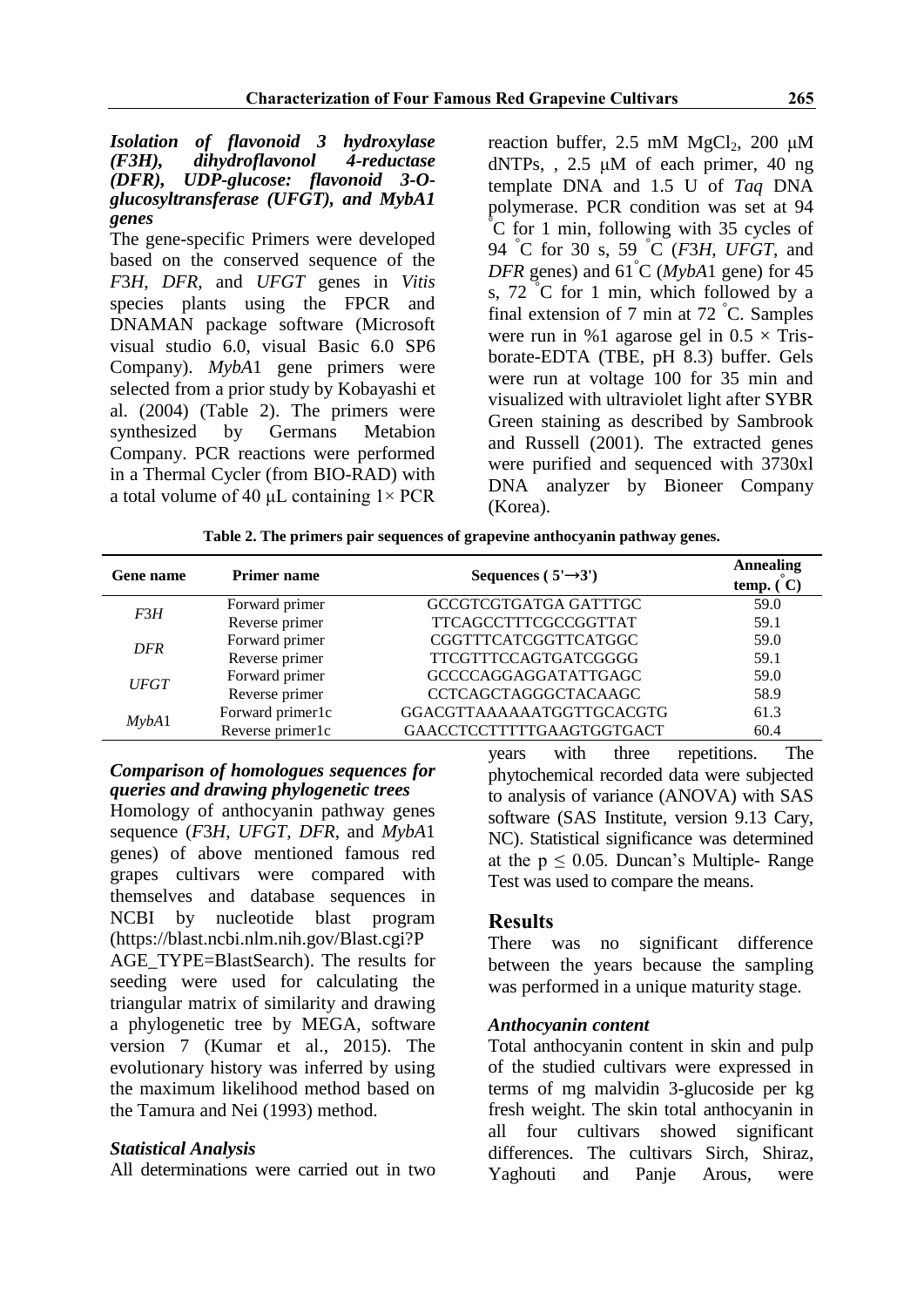respectively categorized based on the total amount of anthocyanin. Sirch cultivar with 2733 mg malvidin 3-glucoside per kg fresh weight, had the highest total monomeric anthocyanin and Panje Arous cultivar with 542.5 mg malvidin 3-glucoside per kg fresh weight indicated the lowest amount of total monomeric anthocyanin (Table 3). In pulp extracts, the anthocyanins were present in the Yaghooti (406 mg MglcE  $kg^{-1}$  FW) and Shiraz (21.37 mg MglcE  $kg^{-1}$  FW) cultivars; but, in Sirch and Panje Arous cultivars, no anthocyanin was determined.

### *Delphinidin-specific anthocyanin*

The highest amount of individual anthocyanin delphinidin was found in Sirch cultivar (65.03 mg  $kg^{-1}$  FW). Shiraz, Panje Arous and Yaghouti cultivars did not show any significant differences; the lowest amount of delphinidin was obtained in Panje Arous with  $23.5 \text{ mg}$  kg<sup>-1</sup> of fresh weight (Table 3).

### *Quercetin-specific flavonoids content*

The highest quercetin content was found in Panje Arous cultivar with 1593 mg  $kg^{-1}$  of fresh weight. Yaghouti and Sirch cultivars did not show any statistically significant difference in quercetin content. The lowest quercetin content was obtained in Shiraz cultivar with 270 mg  $kg^{-1}$  of fresh weight (Table 3).

#### *Total carotenoid content*

Based on the total carotenoid content in the skin extract, the four studied grapevine cultivars classified into two groups: one group exhibiting clearly higher carotenoid content (berries with a darker color: Shiraz and Sirch cultivars), and the other group exhibiting low level of carotenoid (Yaghouti and Panje Arous cultivars). Sirch and Shiraz cultivars did not show statistically significant difference; Sirch cultivar with carotenoid content of 5.832 mg  $100 \text{ g}^{-1}$  of fresh weight, showed the highest amount of carotenoid and there was no significant difference between Panje Arous and Yaghouti cultivars; The Panje Arous cultivar showed the lowest carotenoid content in comparison with the other studied cultivars  $(1.533 \text{ mg } 100 \text{ g}^{-1})$ FW). (Table 3).

#### *Total phenolic content*

The highest total phenolic content was obtained in Sirch cultivar with 1666 mg GAE  $kg^{-1}$  of fresh weight, followed by Shiraz cultivar with 1460 mg GAE  $kg^{-1}$  of fresh weight. The lowest total phenol content of skin was obtained in Yaghouti cultivar with  $1041$  mg GAE  $\text{kg}^{-1}$  of fresh weight (Table 3).

### *TSS*

Analysis of the results of TSS showed that Shiraz, Panje Arous, Sirch and Yaghouti cultivars ranked in a descending order for the TSS%. Accordingly, the highest and the lowest TSS contents were detected in Shiraz cultivar with %19.90 and 'Yaghouti' with %10.70, respectively (Table 3).

**Table 3. Total phenolics (TPC), total anthocyanin (TA), cartonoids (CAR), individual anthocyanin delphinidin and flavonoid quercetin contents in the grape berry skin extracts and total sugar solution (TSS) in pulp extracts of four famous red grapevines** *Vitis vinifera* **L. cultivars.** 

| Grape<br>cultivars | <b>TPC</b><br>$mg$ GAE $kg^{-1}$<br><b>FW</b> | TА<br>mg MglcE $L^{-1}$ | Del<br>$mg\,Kg^{-1}$<br>FW | Oue<br>$mg\,Kg^{-1}$<br>FW | <b>CAR</b><br>$mg 100g^{-1}$<br>FW | <b>TSS Pulp</b><br>$\frac{0}{0}$ |
|--------------------|-----------------------------------------------|-------------------------|----------------------------|----------------------------|------------------------------------|----------------------------------|
| Yaghouti           | $1041^{\circ}$                                | $697.8^{\circ}$         | 26 <sup>b</sup>            | $405^{\circ}$              | $2.253^{b}$                        | $10.70^{\circ}$                  |
| Sirch              | $1666^{\rm a}$                                | $2733^a$                | $65.03^{\rm a}$            | $414^{b}$                  | $5.832^{a}$                        | $14.54^{bc}$                     |
| Panje Arous        | $1083^{\circ}$                                | $542.5^{\rm d}$         | $23.5^{b}$                 | $1593^{\rm a}$             | $1.533^{b}$                        | $16.34^{b}$                      |
| Shiraz             | $1460^b$                                      | 1997 <sup>b</sup>       | $25.46^{b}$                | $270^{\circ}$              | $5.728^{a}$                        | $19.90^{\text{a}}$               |

The mean comparison was performed according to Duncan's Multiple-Range Test (SSR test) at a ( $p \le 0.5$ ). Similar letters within columns are not significantly different.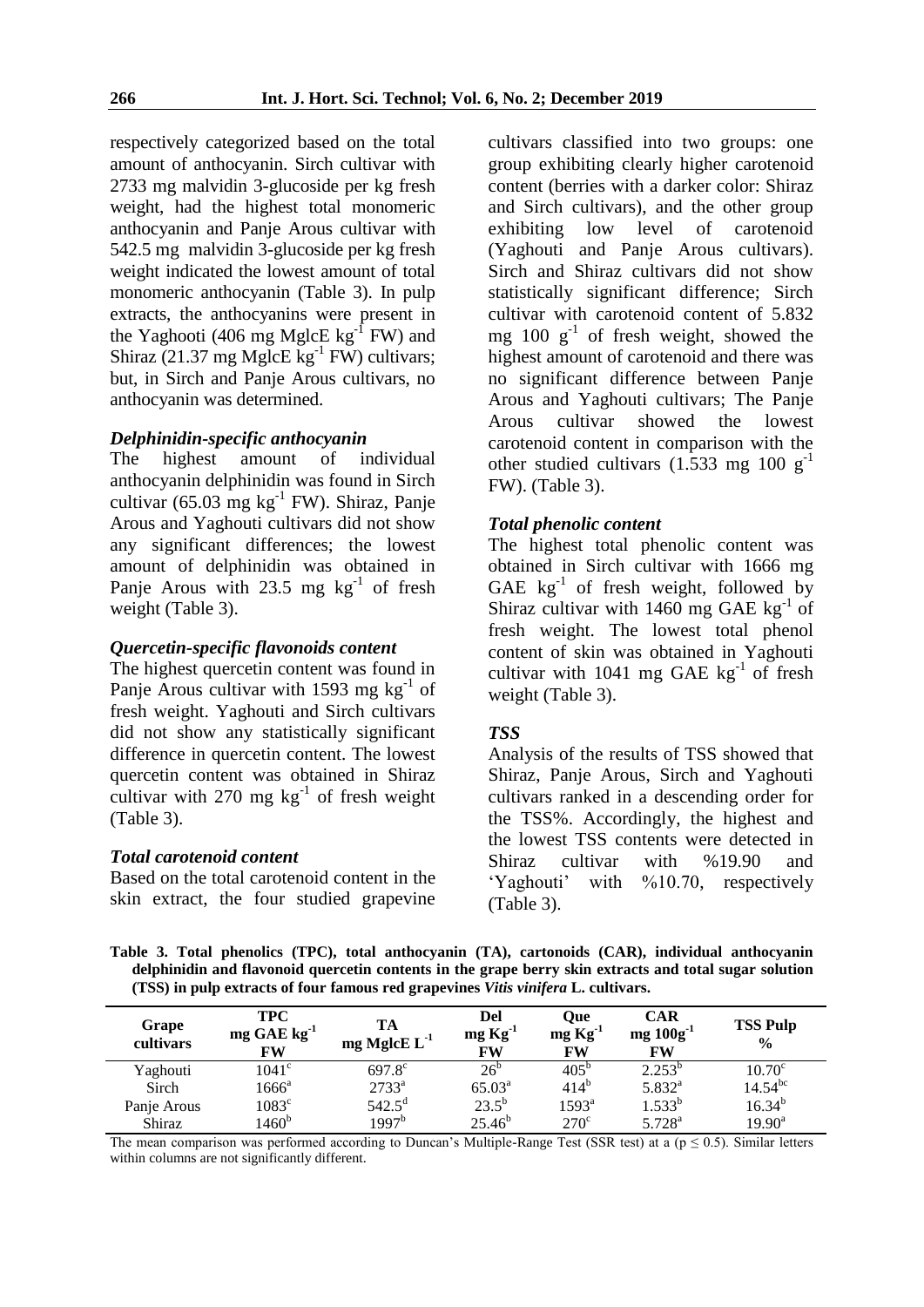| <b>Grape cultivars</b> | <b>DPPH</b> radical-scavenging<br>activity IC50 (mg GA $L^{-1}$ ) <sup>*</sup> | <b>DPPH</b> radical-scavenging activity<br>(µl extract $2000\mu g^{-1}$ of DPPH) |
|------------------------|--------------------------------------------------------------------------------|----------------------------------------------------------------------------------|
| Yaghouti               | 130.391 <sup>b</sup>                                                           | $12.52^{b}$                                                                      |
| Sirch                  | $148.588^{\rm a}$                                                              | $8.879^{\circ}$                                                                  |
| Panje Arous            | $149.617^{\text{a}}$                                                           | $13.82^a$                                                                        |
| Shiraz                 | $129.794^b$                                                                    | $9.039^{\circ}$                                                                  |

**Table 4. Antioxidant properties for grape skin extracts of four famous red grapevines** *Vitis vinifera* **cultivars determined as DPPH radical-scavenging capacity.** 

\* IC50 – sample concentration in mg GAE L-1 of grape skin extracts providing %50 inhibition, The mean comparison was performed according to Duncan's Multiple-Range Test (SSR test) at a ( $p \le 0.5$ ). Similar letters within columns are not significantly different.

#### *Antioxidant properties*

Antioxidant properties of the skin extracts of these cultivars were analyzed by measuring the stability of 2, 2-diphenyl-2-picril hydrazyl hydrate (DPPH) against plant extracts. The antioxidant activity based on two units of the extract content required to reduce 2000 mg of DPPH and the amount of gallic acid present in the extract to reduce the %50 amount of free radicals was calculated. Accordingly, the lower amount of extracts used in present study the greater the antioxidant properties. Sirch, Shiraz, Yaghouti and Panje Arous cultivars were ranked from the highest to the lowest antioxidant amount according to the IC50, respectively. In the amount of extract needed to evaluate the antioxidant properties of the skin, the highest amount of used extract was found in 'Panje Arous' (13.82 μL) and the lowest value was found in Sirch cultivar (8.879 μL) (Table 4).

### *Vinegar*

Shiraz red grape had the highest amount of vinegar (950 ml  $\text{Kg}^{-1}$  grapes). It was found that the vinegar color was directly correlated with the grape color (Fig. 1, 2).



**Fig 2. Vinegar from Shiraz, Yaghooti, Sirch, Panje Arous grapevine cultivars from left to right, respectively.**

The results of gas chromatography showed that 'Sirch' vinegar has the most measured components. During gas chromatography, 27, 8, 5, 4 compounds were identified in Sirch, Shiraz, Yaghooti and Panje Arous cultivars, respectively. Ethanol was the common and the first peak in all cultivars. It was obtained with the highest rate in Panje Arous cultivar with a retention time of 1.491 min and a relative percentage of 98.442. Yaghouti cultivar was placed in the second order, in terms of ethanol, with a retention time of 1.496 minutes and %53.533. The ethanol retention time was identical for Shiraz and Sirch cultivars (1.502 min). The ethanol contents were %14.238 and %8.120 in Sirch and Shiraz cultivars, respectively. The highest known component in Sirch cultivar, was isobutyl alcohol, with a retention time of 2.361 min and value of %29.677. In Shiraz cultivar, acetic acid was obtained with a retention time of 2.647 min and the highest value of %75.101. In the Yaghooti cultivar, after ethanol, 2- Butanone 3-Hydroxy and acetic acid were identified with a retention time of 3,614 and 2.506 min and value of %29.206 and %6.980, respectively. In Panje Arous cultivar, the other identified compounds were ethyl acetate with a retention time of 2.139 and value of %0.684, 1-butanol 3 methyl with a retention time of 4.251 min and value of %0.448, and 1-propanol-2 methyl, with a retention time of 0.426 min.

#### *Correlation among the traits*

There was a high correlation among the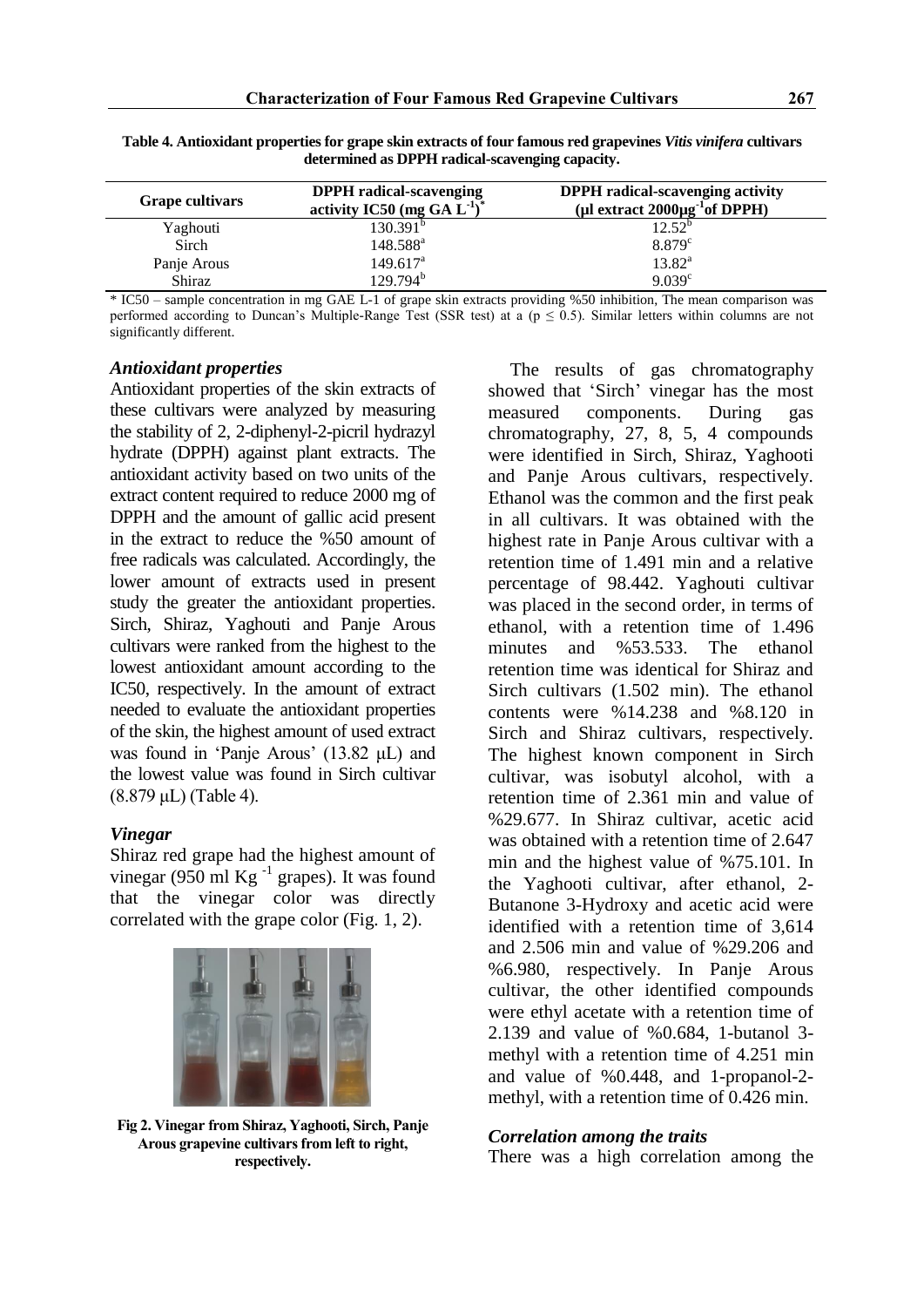measured traits. A significant correlation was found between the antioxidant and total anthocyanin contents. It is observed that the more total phenolic content and total anthocyanin content, the lower the amount of extract needed to reduce 2000 μg of DPPH. There was a positive correlation between the total carotenoid, the total anthocyanin and the antioxidant properties. There were significant positive correlations between the total anthocyanin and total phenol ( $R^2 = 0.911$ ) and between the total anthocyanin content and total carotenoid ( $R^2 = 0.951$ ).

### *Isolation of partial F3H, UFGT, DFR, and MybA1 genes and their homology analysis*

The amplified PCR fragments of *F*3*H*, *UFGT*, *DFR*, and *MybA*1 genes from four famous grape cultivars were obtained by using forward and reverse specific primers. The amplified PCR fragments were sequenced in both directions by specific reverse and forward primers, using the Automatic DNA Sequencer 3730Xl (Macrogene, Korea). The sequencing data were edited using Chromas software Version 1.41. They were submitted to GenBank (KY235308.1 accession number - *dihydroflavonol reductase* gene from Yaghooti cultivar 1787 bp, KY089083.1 accession number - *dihydroflavonol reductase* gene from Panje Arous cultivar 1771 bp, KY050779.1 accession number *dihydroflavonol reductase* gene from Sirch cultivar 1811 bp, KY129904.1 accession number - *dihydroflavonol reductase* gene from Shiraz cultivar 1770 bp, KY346963.1 accession number - *MybA*1 gene from Sirch cultivar 958 bp, KY406229.1 accession number - *MybA*1 gene from Shiraz cultivar 950 bp, KY406228.1 accession number - *MybA*1 gene from Yaghouti cultivar 985 bp, KY406230.1 accession number - *MybA*1 gene from Panje Arous cultivar 810 bp, MF774609 accession number - *flavonoid* 3-*Oglucosyltransferase* gene from Panje Arous

cultivar 664 bp, KY293689.1 accession number - *flavonoid* 3-*Oglucosyltransferase* gene from Yaghouti cultivar 669 bp, KY305473.1 accession number - *flavonoid* 3-*Oglucosyltransferase* gene from Shiraz cultivar 676 bp, KY305474.1 accession number - *flavonoid* 3-*Oglucosyltransferase* gene from Sirch cultivar 676 bp, KX984343.1 accession number- *flavanone* 3-*hydroxylase* gene from 'Yaghouti' 801 bp, KX984342.1 accession number- *flavanone* 3 *hydroxylase* gene from 'Sirch' 808 bp, KX984344.1 accession number- *flavanone* 3-*hydroxylase* gene from Panje Arous cultivar 797 bp, KY006128.1 accession number- *flavanone* 3-*hydroxylase* gene from Shiraz cultivar 810 bp). Phylogeny tree analysis based on distance matrix of *F*3*H* gene sequences from the four famous red grape cultivars and Pinot Noir cultivar indicated *F*3*H* genes sequences of three cultivars: 'Yaghouti', 'Shiraz', and 'Panje Arous' had highest homology (%100) and these three cultivars placed in the cluster 1. Sirch cultivar with 0.00063 distance from the other famous red grapevine cultivars placed in the cluster 2 and Pinot Noir cultivar with 0.16626 distance with others placed in the cluster 3 (Fig. 3A). Cluster analysis of *DFR* gene sequences from the four famous red grapevines and *Vitis Belulla* grape revealed that Sirch and Yaghouti cultivars with 0.0005 distance placed in the cluster 1. Panje Arous and Shiraz cultivars with 0.007 distance from the cluster 1 placed in cluster 2 and *Vitis Belulla* grape placed in the cluster 3 with 0.3385 distance based on their *DFR* gene sequences (Fig. 3B). Phylogeny tree of *UFGT* gene sequences from studied cultivars and PN40024 grape cultivar indicated that Sirch and Panje Arous cultivars had highest homology (100 %) and placed in the first cluster. The second cluster was related to PN40024 cultivar with 0.002267 distance and the third cluster was belonged to Yaghouti and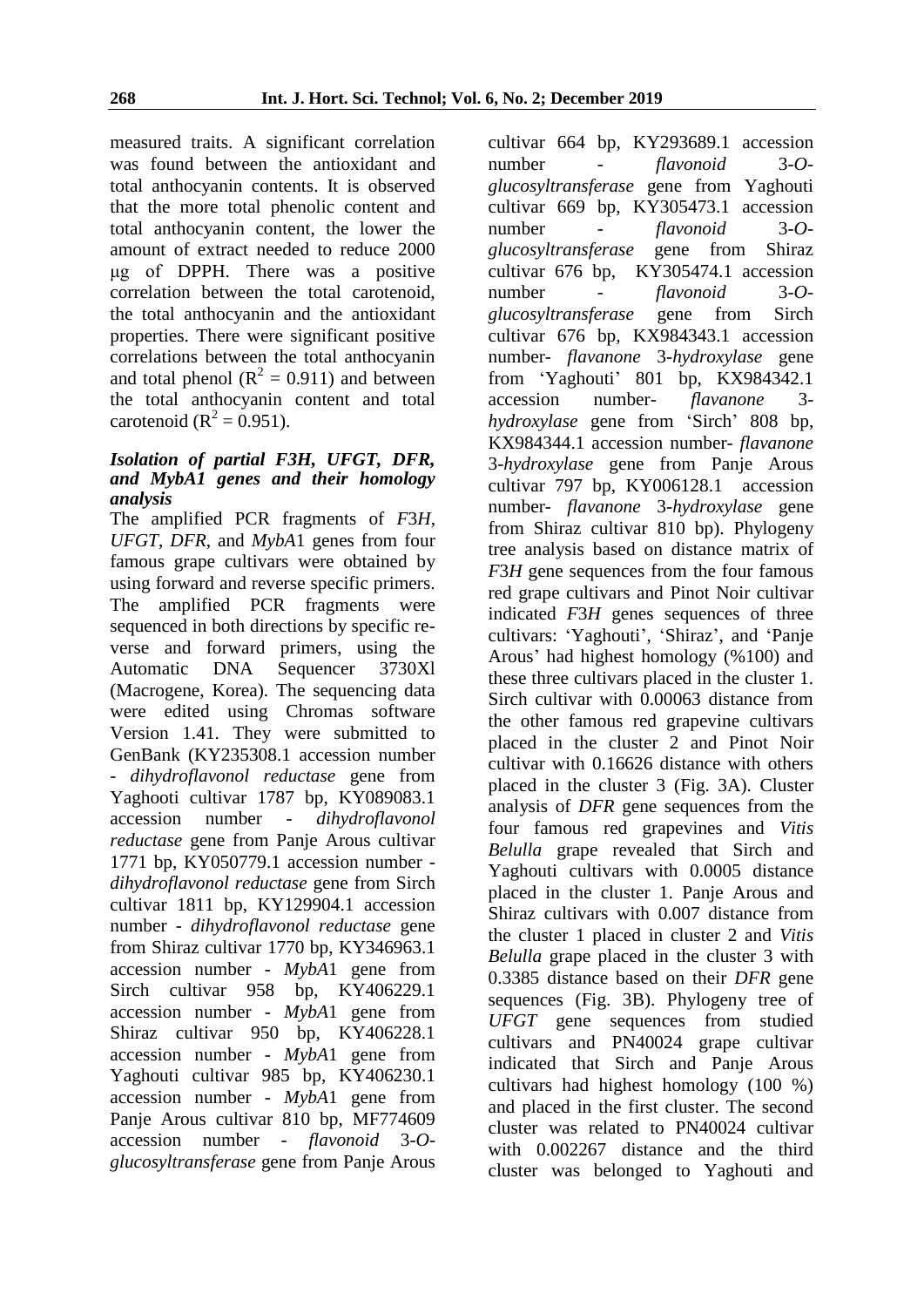Shiraz cultivars with 0.0052 distance based on *UFGT* gene sequences (Fig. 3C). Cluster analysis of *MybA*1 gene sequences from the four famous red grapevine cultivars and Koshu cultivar showed that cultivars of Sirch, Shiraz, Yaghouti, and Koshu with the highest homology (%100) placed in the first cluster and Panje Arous cultivar with 0.008668 distance placed in the second cluster (Fig. 3D).



**Fig. 3 Phylogeny tree base on distance matrix of A:** *F***3***H***, B:** *DFR***, C:** *UFGT***, and D:** *MybA***1 genes sequences from the four famous red grapevines** *Vitis vinifera* **cultivars and other grape cultivars.**

### *Evolutionary rate of genes*

In counting of the percentage of genes bases, *DFR* and *MybA*1 genes showed the highest percentage of adenin and thymin in all cultivars. Based on the Tamura and Nei gamma (G<sup>+</sup>) model (1993), evolutionary rates of the genes were studied. Accordingly to the evolutionary ratio, genes are classified into five nucleotide groups. Sites that have an evolutionary rate of less than 1, will evolve at less than moderate speeds. The moderate speed relates to the sites which obtained grade 1 and the high evolutionary speed relates to the sites which take more than grade 1. In the 5th site, the evolutionary rate was found to be 4.83, 4.75, 1.10 and 1.10 for *MybA*1, *F*3*H, UFGT*, and *DFR* genes, respectively. For the sites: 1, 2, 3, and 4 evolutionary rates were between 0.90-1.10 for the entire studied four genes.

### **Discussion**

Sirch, Panje Arous, Yaghouti, and Shiraz cultivars are the most famous native red grapevine cultivars, which widely cultivated in Iran. Many years ago Iranians recognized their properties, cultivated and domesticated them. They showed good properties for many industrial and pharmaceutical applications. In the present study, total anthocyanin content had a direct correlation with the color of the cultivars among studied cultivars. The grape cultivars with darker color (Sirch and Shiraz cultivars) showed higher levels of anthocyanin than those of pink (Panje Arous) and red (Yaghouti) berries. Panje Arous cultivar showed the lowest anthocyanin level. Castellarin and Gaspero (2007) showed that *GST* and *UFGT* genes are not expressed in white grapevines, and in pale red and pink varieties are expressed at least ten times less than dark and red cultivars. There was no anthocyanin in the pulp of Sirch and Panje Arous cultivars. However, Yaghouti cultivar can be described as a rare and seedless cultivar, which has significant anthocyanin in its pulp. Today, due to the high importance of the anthocyanin in various industries, scientists are trying to produce cultivars with having anthocyanin in both pulp and skin. This feature has been identified in rare wild species, and most of the cultivars produce anthocyanin just in their pulp. Sirch and Shiraz cultivars showed the highest total phenolic content. A high correlation was obtained between total anthocyanin and total phenol contents  $(R^2)$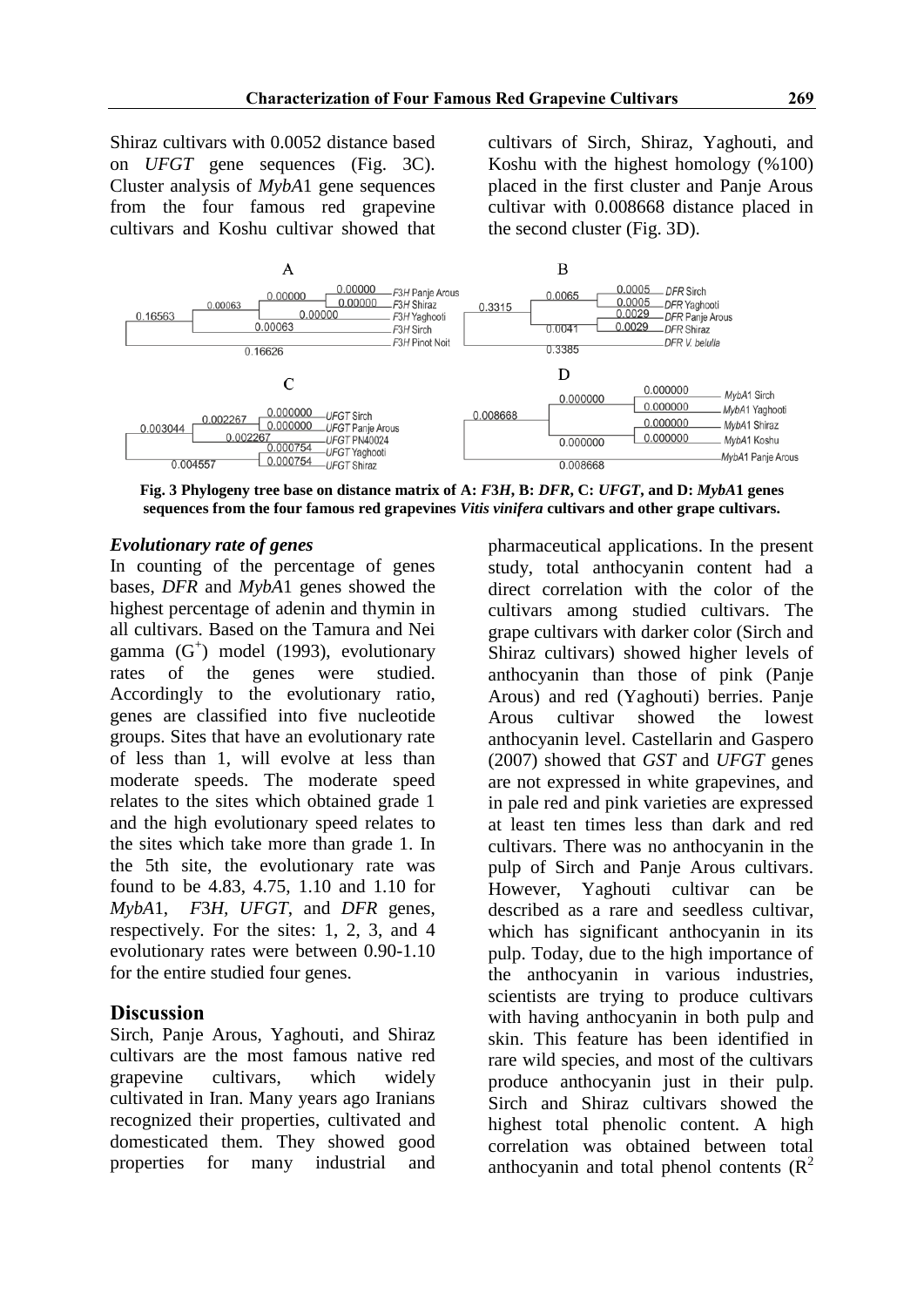$= 0.911$ ). Therefore, the studied cultivars (as rich sources of phenol, anthocyanins, and antioxidant) can be considered as natural sources of mentioned worthy compounds that can be used in various industries as a suitable alternative to industrial additive and chemical preservatives. The phenolic component content depends on the cultivar, and environmental conditions such as soil compositions, climatic conditions, region geography, kind of cultivation and pruning, and exposure to disease such as fungal contamination (Conde et al., 2016; Del-Castillo-Alonso et al., 2016; Sivilotti et al., 2016; Teixeira et al., 2013; Xia et al., 2010). In the studied cultivars, it was observed that dark skin cultivars showed more carotenoids than the other cultivars, which is consistent with the previous findings of Derradji-Benmenziane et al. (2014) based on the presence of carotenoids in the dark cultivars. Martinez de Toda et al. (2013) reported that in addition to genetics, kind of cultivation, and environmental conditions can also be considered as factors influencing these differences. 'Shiraz Red' grapevine showed the highest total sugar content among the studied grapevine cultivars. The results of vinegar preparation showed positive relation between sweetness and vinegar yield. Taste is one of the effective factors in the selection of each cultivar. The amount of sugar and sweetness are factors that influence the taste and quality of vinegar. Anthocyanins in the grapevine determine vinegar yield and color. Therefore, Sirch and Shiraz cultivars showed the highest vinegar yield and red color in vinegar preparation.

The homology analysis of the studied genes in the four famous red grapevines cultivars was revealed that they had more than %99 identities in all studied genes. It can be concluded that the studied genes evolution proceeds from common ancestors. Evolutionary analysis on the studied genes revealed that they were derived with a moderate speed.

In conclusion, it will be remembered that the studied cultivars are the most important grown red grapevine that developed over time through adaptation to their natural and cultural environments of agriculture. They are worthy germplasm sources that can be used in breeding program and organic agriculture. This study helps to select and produce hybrid cultivars with desirable features by breeding schedules and precipitate genetic promotion.

# **Acknowledgements**

This project was carried out by sociable solidarity of M. Sc. Mojdeh Raam and M.Sc. Khadijeh Abbaszadeh. We wish to express our gratitude for the use of their facilities. We would also like to thank the Vice Chancellor for Research of University of Hormozgan for funding this project.

# **References**

- 1. Arnon D.I. 1949. Copper enzymes in isolated chloroplast. Polyphenol oxidase in Beta Vulgaris. Plant Physiology 24, 1-15.
- 2. Biglari F, AlKarkhi A.F.M, Easa A.M. 2008. Antioxidant activity and phenolic content of various data palm (*Phoenix dactylifera*) fruits from Iran. Food Chemistry 107(4), 1636-1641.
- 3. Boss P.K, Davies C, Robinson S.P. 1996. Analysis of the expression of anthocyanin pathway genes in developing *Vitis vinifera* L.cv Shiraz grape berries and the implications for pathway regulation. Plant Physiology 111, 1059-1066.
- 4. Castellarin S.D, Gaspero G.D. 2007. Transcriptional control of anthocyanin biosynthetic genes in pigmentation of naturally occurring grapevines extreme phenotypes for berry pigmentation of naturally occurring grapevines BMC Plant Biology 7, 46. https://doi.org/10.1186/1471-2229-7-46.
- 5. Chacona M.R, Ceperuelo-Mallafrea V, Maymo-Masipa E, Mateo-Sanzb J.M, Arolac L, Guitierreza C, Fernandez-Reald J.M, Ardevolc A, Simona I, Vendrella J. 2009. Grape-seed procyanidins modulate inflammation on human differentiated adipocytes in vitro. Cytokine 47(2): 137-142. DOI: 10.1016/j.cyto.2009.06.001.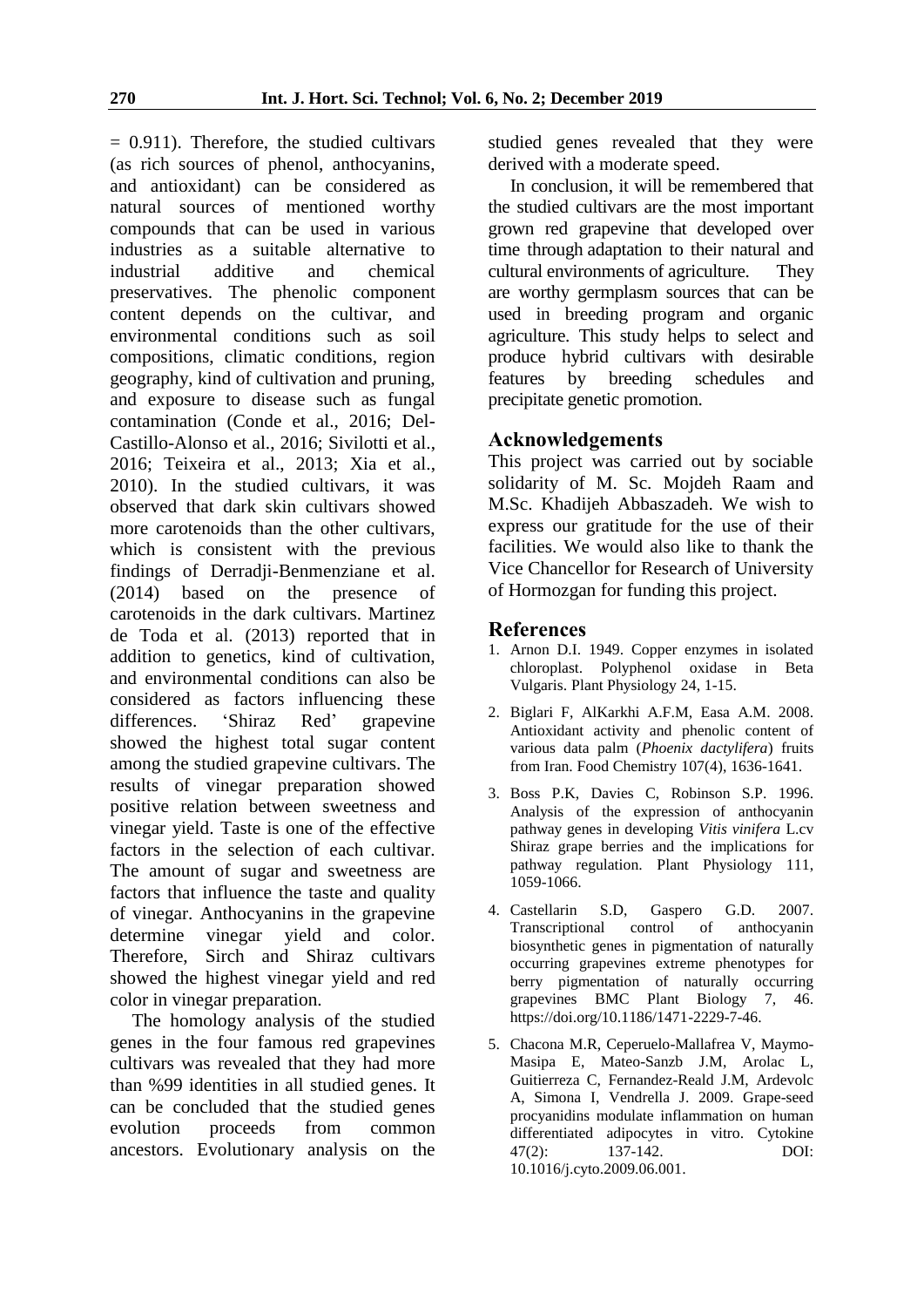- 6. Conde A, Pimentel D, Neves A, Dinis L-T, Bernardo S, Correia C.M, Geros H, Moutinho-Pereira J. 2016. Kaolin foliar application has a stimulatory effect on phenylpropanoid and flavonoid pathways in grape berries. Frontiers in Plant Science 7, 1150. https://doi.org/10.3389/fpls.2016.01150.
- 7. Del-Castillo-Alonso M.A, Castagna A, Csepregi K, Hideg E, Jakab G, Jansen M.A.K, Jug T, Llorens L, Matai A, Martinez-Luscher J, Monforte L, Neugart S, Olejnickova J, Ranieri A, Schodel-Hummel K, Schreiner M, Soriano G, Teszlak P, Tittmann S, Urban O, Verdaguer D, Zipoli G, Martinez-Abaigar J, Nunez-Olivera E. 2016. Environmental factors correlated with the metabolite profile of *Vitis vinifera* cv. Pinot Noir berry skins along a european latitudinal gradient. Journal of Agricultural and Food Chemistry 64(46), 8722-8734. DOI: 10.1021/acs.jafc.6b03272.
- 8. Derradji-Benmenziane F, Djamai R, Cadot Y. 2014. Antioxidant capacity, total phenolic, carotenoid, and vitamin C contents of five tables grape varieties from Algeria and their correlations. Journal International des Sciences de la Vigne et du Vin 48, 153-162.
- 9. Dopico-Garcia M.S, Fique A, Guerra L, Afonso J.M, Pereira O, Valentao P, Andrade P.B, Seabra R.M. 2008. Principal components of phenolics to characterize red Vinho Verde grapes: anthocyanins or non-coloured compounds? Talanta. 75(5), 1190-1202. DOI: 10.1016/j.talanta.2008.01.012.
- 10. Ebrahimzadeh M.A, Hosseinimehr S.J, Hamidinia A, Jafari M. 2008. Antioxidant and free radical scavenging activity of Feijoa sallowiana fruits peel and leaves. Pharmacologyonline 1, 7-14.
- 11. Ford C.M, Boss P.K, Hoj P.B. 1998. Cloning and characterization of *Vitis vinifera* UDP glucose: flavonoid 3-O-glucosyltransferase, a homologue of the enzyme encoded by the maize Bronze-1 locus that may primarily serve to glucosylate anthocyanidins in vivo. The Journal of Biological Chemistry 273(15), 9224-9233.
- 12. He J.J, Liu Y.X, Pan Q.H, Cui X.Y, Duan C.Q. 2010. Different anthocyanin profiles of the skin and the pulp of Yan73 (*Muscat Hamburg*  $\times$ *Alicante Bouschet*) grape berries. Molecules 15(3), 1141-1153. DOI: 10.3390/molecules15031141
- 13.Jaakola L. 2013. New insights into the regulation of anthocyanin biosynthesis in fruits. Trends in Plant Science 18(9), 477-483.
- 14.Jeong S.T, Goto-Yamamoto N, Hashizume K, Esaka M. 2006. Expression of the flavonoid 3′hydroxylase and flavonoid 3′, 5′-hydroxylase genes and flavonoid composition in grape (*Vitis vinifera*). Plant Science 170(1), 61-69.
- 15. Kirk J.O.T, Allen R.L. 1965. Dependance of chloroplast pigment synthesis on protein synthesis: Effect of actidione. Biochemical and Biophysical Research Communications 21(6), 523-530.
- 16. Kobayashi S, Goto-Yamamoto N, Hirochika H. 2004. Retrotransposon-induced mutations in grape skin color. Science 304(5673), 982.
- 17. Koes R, Verweij W, Quattrocchio F. 2005. Flavonoids: a colorful model for the regulation and evolution of biochemical pathways. Trends in Plant Science 10(5), 236-242. DOI: 10.1016/j.tplants.2005.03.002.
- 18. Kumar S, Stecher G, Tamura K. 2015. MEGA: Molecular Evolutionary Genetics Analysis version 7.0 for bigger datasets. Molecular biology and evolution 33(7), 1870-1874. https://doi.org/10.1093/molbev/msw054.
- 19. Maier T, Schieber A, Kammerer D.R, Carle R. 2009. Residues of grape (*Vitis vinifera* L.) seed oil production as a valuable source of phenolic antioxidants. Food Chemistry 112(3), 525-766.
- 20. Martinez de Toda F, Sancha J.C, Balda P. 2013. Reducing the sugar and pH of the grape (Vitis vinifera L. cvs'Grenache' and 'Tempranillo') through a single shoot trimming. South African Journal for Enology and Viticulture 34(2), 246- 251.
- 21. McCready R.M, Guggolz J, Silviera V, Owens H.S. 1950. Determination of starch and amylase in vegetables. Analytical Chemistry 22(9), 1156-1158. https://doi.org/10.1021/ac60045a016.
- 22. Novaka I, Janeiro P, Seruga M. Oliveira-Brett A.M. 2008. Ultrasound extracted flavonoids from four varieties of Portuguese red grape skins determined by reverse-phase highperformance liquid chromatography with electrochemical detection. Analytica Chimica Acta 630(2), 107-115. DOI: 10.1016/j.aca.2008.10.002.
- 23. Omokolo N.D, Tsala N.G, Djocgoue P.F. 1996. Changes in carbohydrate, amino acid and phenol content in cocoa pods from three clones after infection with *Phytophthora megakarya* Bra. Annals of Botany 77, 153-158.
- 24. Pastrana-Bonilla E, Akoh C.C, Sellappan S, Krewer G. 2003. Phenolic content and